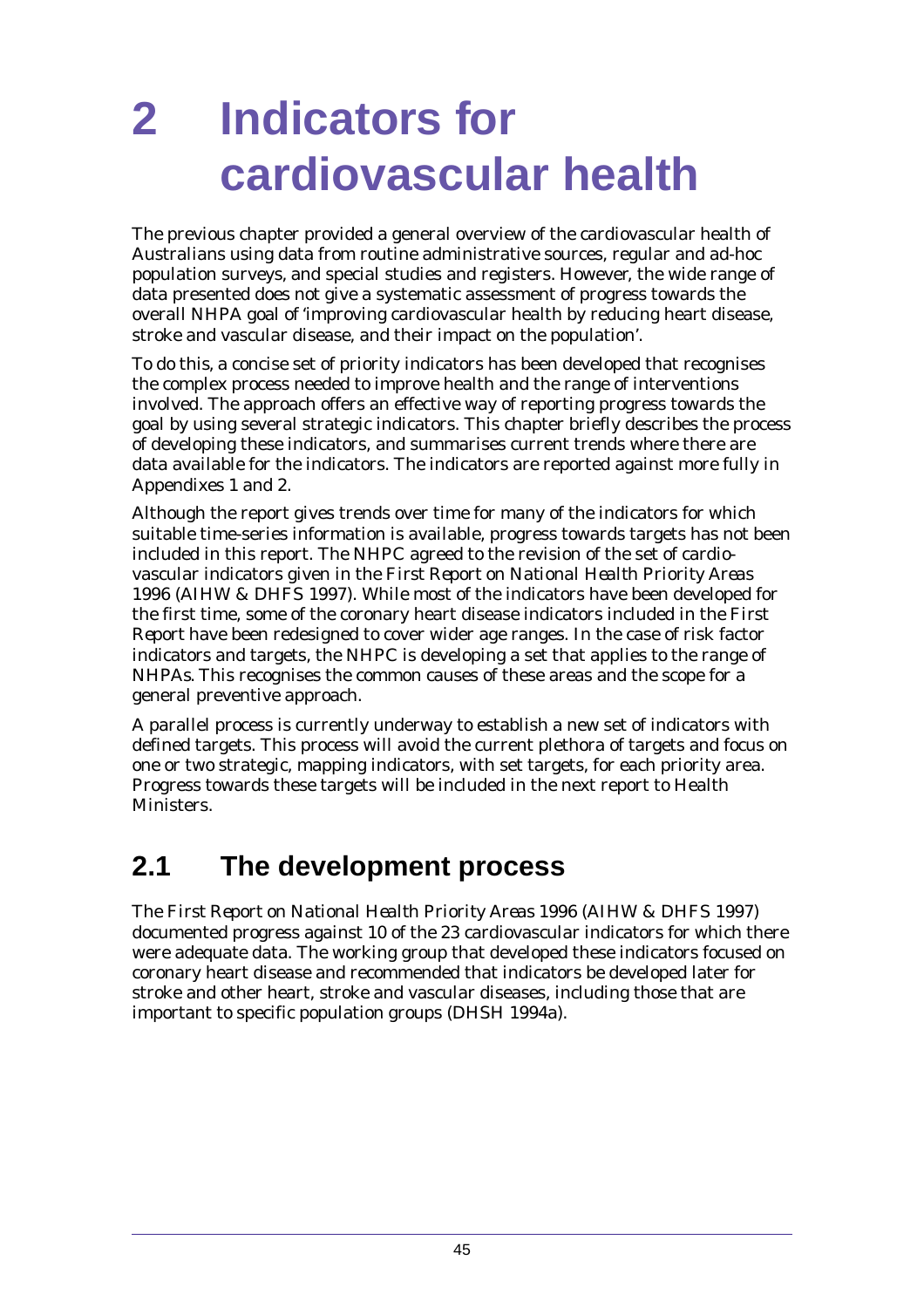#### **Indicators for cardiovascular health**

The new set of indicators for cardiovascular health was developed by the Expert Advisory Group on Heart, Stroke and Vascular Disease, and its working groups, in collaboration with the National Centre for Monitoring Cardiovascular Disease at the AIHW. The work was conducted on behalf of the NHPC and included consultations with relevant groups. The development process was as follows.

- Priority indicators for stroke were identified from a list of over 80 potential indicators, compiled from the National Stroke Strategy report (Stroke Australia Task Force 1997) and supplemented from other Australian and international sources.
- The criteria for selection included feasibility of measurement, scientific validity, policy relevance, priority and data availability. A framework developed by a working party of the National Health Information Management Group was used to ensure that indicators were developed across the continuum of care (AIHW & DHFS 1997).
- The priority stroke indicators were merged with the existing indicators for coronary heart disease and recommendations were made for a composite set of priority indicators for cardiovascular health.
- The indicator set was further refined through consultation with specialist working groups covering primary prevention, cardiac and vascular disease, stroke, Indigenous and remote populations and information management.
- The indicator set was also considered by the Advisory Committee for the National Cardiovascular Monitoring System.

The result is a set of 22 indicators for cardiovascular health, endorsed by the NHPC, that covers coronary heart disease, stroke and peripheral vascular disease, and includes specific indicators for rural and remote area populations (Table 2.2).

A set of eight risk factor indicators, with relevance to chronic diseases in general as well as to heart, stroke and vascular disease, has also been endorsed by the NHPC. These indicators are relevant to other NHPAs as well (Table 2.1).

Data are available for all eight risk factor indicators and for 10 of the 22 indicators specific to cardiovascular health. For some of the indicators where there are no current data, development of the necessary data system or method is in progress to enable the indicators to be monitored.

Indicators of cardiovascular health for the Indigenous population have been included in the set of indicators proposed by the Office of Aboriginal and Torres Strait Islander Health (OATSIH) and endorsed by the Australian Health Ministers' Advisory Council (AHMAC). Progress against these indicators will therefore be reported separately.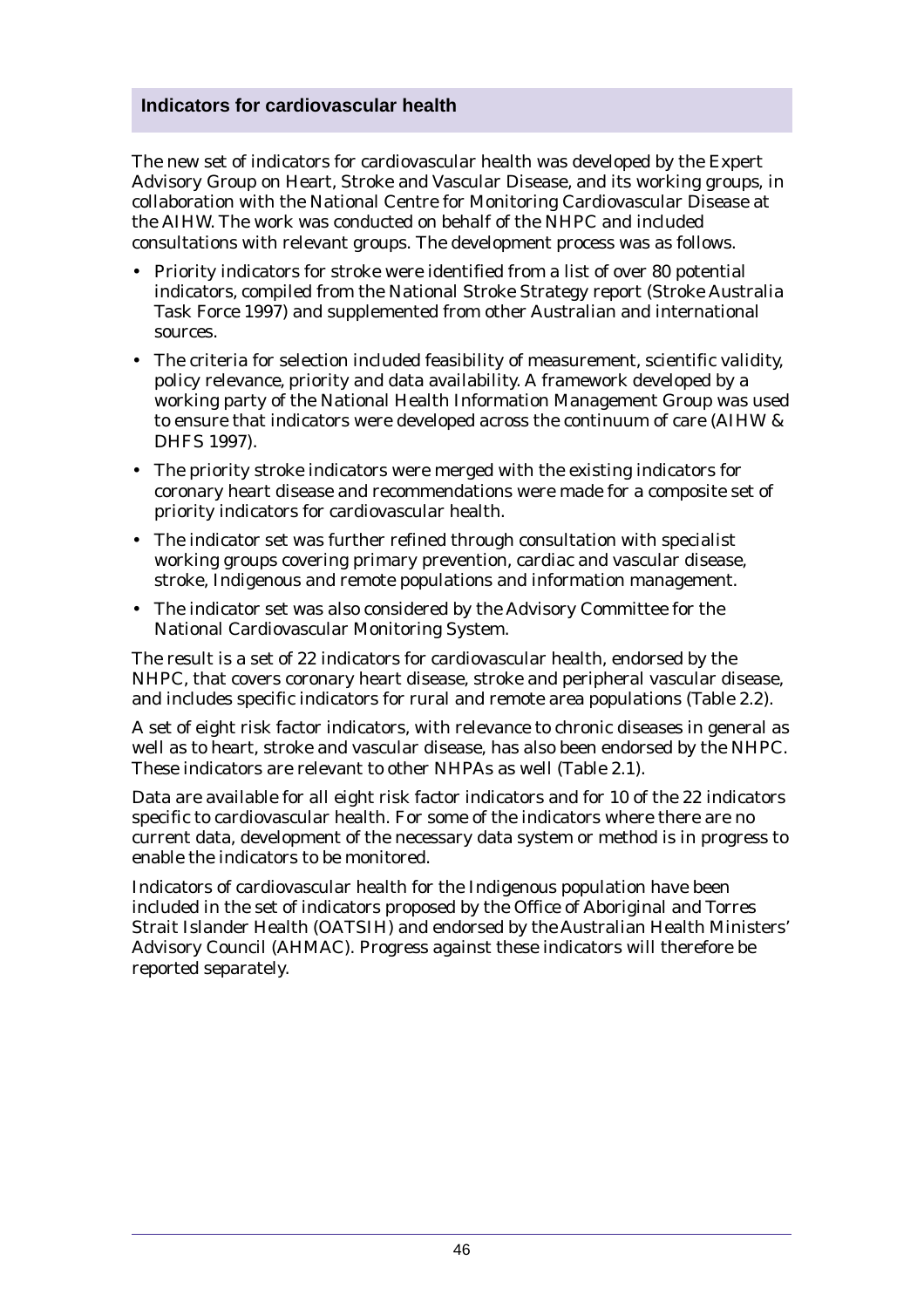# **2.2 Overview of indicators and trends**

The indicator set of risk factors for heart, stroke and vascular disease and other chronic diseases is given in Table 2.1. The heart, stroke and vascular diseasespecific indicators are described in Table 2.2.

Against each indicator is an assessment of whether the underlying trend is favourable or unfavourable, or increasing or decreasing. Suggestions are also offered as to how to interpret changes in the indicator over time (ie what factors influence the indicator).

More detailed information on each of the indicators, including data for previous years, is given in Appendixes 1 and 2. Appendix 3 discusses data and statistical issues.

| Indicator |                                                                                                         | Interpretation                                                                                                                                                                          | <b>Trend</b>                       |
|-----------|---------------------------------------------------------------------------------------------------------|-----------------------------------------------------------------------------------------------------------------------------------------------------------------------------------------|------------------------------------|
| 1.1       | Proportion of adults who<br>smoke regularly, ages 18 or<br>more                                         | An indicator of the proportion of the population at<br>increased risk of tobacco-related diseases and conditions.<br>An outcome indicator for prevention efforts.                       | Favourable                         |
| 1.2       | Proportion of secondary<br>school students who smoke,<br>age 15                                         | An indicator of the propensity of adolescents to start<br>smoking. An indicator of future adult smoking rates.                                                                          | <b>Static</b>                      |
| 1.3       | Proportion of adults not<br>engaged in regular physical<br>activity, ages 18 or more                    | An indicator of the proportion of adults at increased risk of Marginally<br>illness through following a sedentary lifestyle. An outcome favourable<br>indicator for prevention efforts. |                                    |
| 1.4       | Proportion of adults who are<br>overweight, ages 18 or more                                             | An indicator of the proportion of adults at increased risk of Unfavourable<br>illness through being overweight.                                                                         |                                    |
| 1.5       | Proportion of adults with high<br>blood pressure and/or on<br>antihypertensive treatment,<br>ages 20-69 | An indicator of the proportion of the population at<br>increased risk of heart, stroke and vascular disease from<br>high blood pressure.                                                | Favourable                         |
| 1.6       | Mean blood pressure level,<br>ages 20-69                                                                | An indicator of the population risk of heart, stroke and<br>vascular disease from high blood pressure.                                                                                  | Favourable                         |
| 1.7       | Proportion of adults with high<br>blood cholesterol, ages 20-69                                         | An indicator of the population risk of heart, stroke and<br>vascular disease from high blood cholesterol levels.                                                                        | Recent trend data<br>not available |
| 1.8       | Contribution of saturated fat<br>as a proportion of total energy<br>intake, ages 25-64                  | An indicator of the population risk of increased cholesterol<br>levels and being overweight.                                                                                            | Favourable                         |

**Table 2.1: Indicators for monitoring risk factors for heart, stroke and vascular disease and other NHPAs**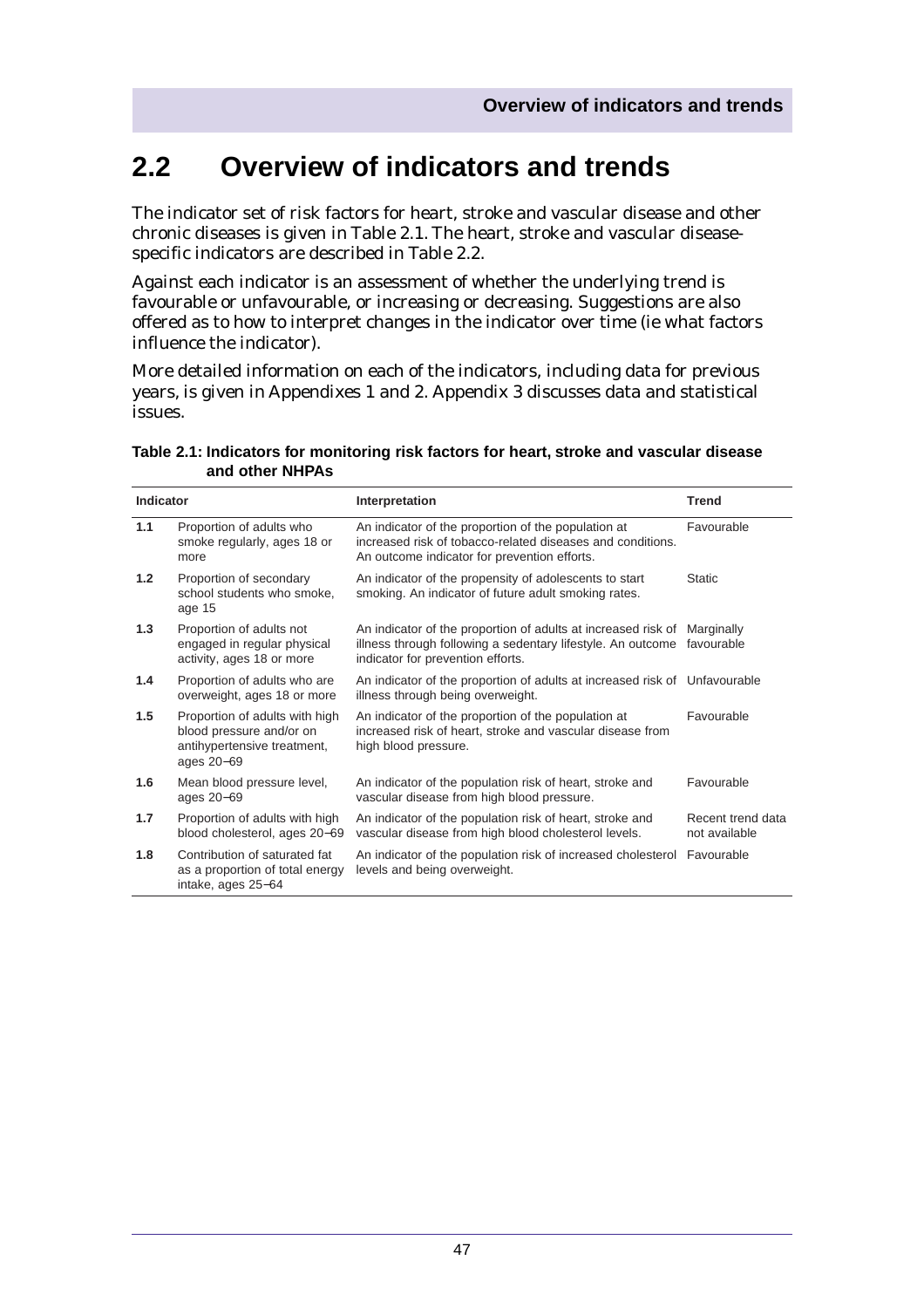## **Indicators for cardiovascular health**

| Indicator              |                                                                                                                                                                                                                                        | Interpretation                                                                                                                                | <b>Trend</b>                |  |
|------------------------|----------------------------------------------------------------------------------------------------------------------------------------------------------------------------------------------------------------------------------------|-----------------------------------------------------------------------------------------------------------------------------------------------|-----------------------------|--|
| Coronary heart disease |                                                                                                                                                                                                                                        |                                                                                                                                               |                             |  |
| 2.1                    | Incidence rates for myocardial infarction,<br>ages 30-79                                                                                                                                                                               | An indicator of the effectiveness of<br>prevention of coronary heart disease.                                                                 | Trend data not<br>available |  |
| 2.2                    | Median delay between the onset of chest pain and<br>presentation for emergency care at hospital, all<br>ages                                                                                                                           | An indicator of pre-hospital response<br>time to a cardiac emergency.                                                                         | Data not available          |  |
|                        |                                                                                                                                                                                                                                        | An indicator of uptake by the public of<br>education messages.                                                                                |                             |  |
| 2.3                    | Time from presentation at emergency department<br>to clinical and electrocardiogram assessment and<br>administration of appropriate reperfusion therapy<br>(thrombolysis or angioplasty), all ages                                     | An indicator of in-hospital response<br>time to a cardiac emergency.                                                                          | Data not available          |  |
| 2.4                    | Hospital separation rates for principal diagnosis<br>of unstable angina, ages 0-79                                                                                                                                                     | An indicator of the use of hospital<br>resources (caseload, throughput) for<br>unstable angina.                                               | Increasing                  |  |
| 2.5                    | Hospital separation rates for principal diagnosis<br>of congestive heart failure, ages 0-79                                                                                                                                            | An indicator of the use of hospital<br>resources (caseload, throughput) for<br>congestive heart failure.                                      | <b>Static</b>               |  |
| 2.6                    | Proportion of cardiac patients who enter and<br>complete a rehabilitation program, all ages                                                                                                                                            | An indicator of the net effect of<br>promoting rehabilitation programs and<br>their availability.                                             | Data not available          |  |
| 2.7                    | Proportion of patients who die, suffer myocardial<br>infarction or undergo further revascularisation<br>procedure (angioplasty or bypass surgery) within<br>12 months of angioplasty treatment for coronary<br>heart disease, all ages | An outcome indicator for the efficacy<br>of angioplasty for coronary heart<br>disease.                                                        | Data not available          |  |
| 2.8                    | Proportion of patients who die, suffer myocardial<br>infarction or undergo revascularisation at 28 days<br>and 1 year after having undergone surgical<br>treatment for coronary heart disease, all ages                                | An outcome indicator for the efficacy<br>of surgical treatment for coronary<br>heart disease.                                                 | Data not available          |  |
| 2.9                    | Proportion of people with mild/moderate/severe<br>disability at six months following diagnosis of initial<br>cardiac event, all ages                                                                                                   | An indicator of the net effect of<br>prevention on severity of the disease<br>and effectiveness of therapy following<br>a cardiac event.      | Data not available          |  |
| 2.10                   | Death rates for coronary heart disease, ages 0–79                                                                                                                                                                                      | An indicator of the net effect of<br>prevention and management of<br>coronary heart disease.                                                  | Favourable                  |  |
| 2.11                   | Death rates for coronary heart disease among<br>rural and remote area residents, ages 0-79                                                                                                                                             | An indicator of the net effect of<br>prevention and management of<br>coronary heart disease among people<br>living in rural and remote areas. | Favourable                  |  |

continued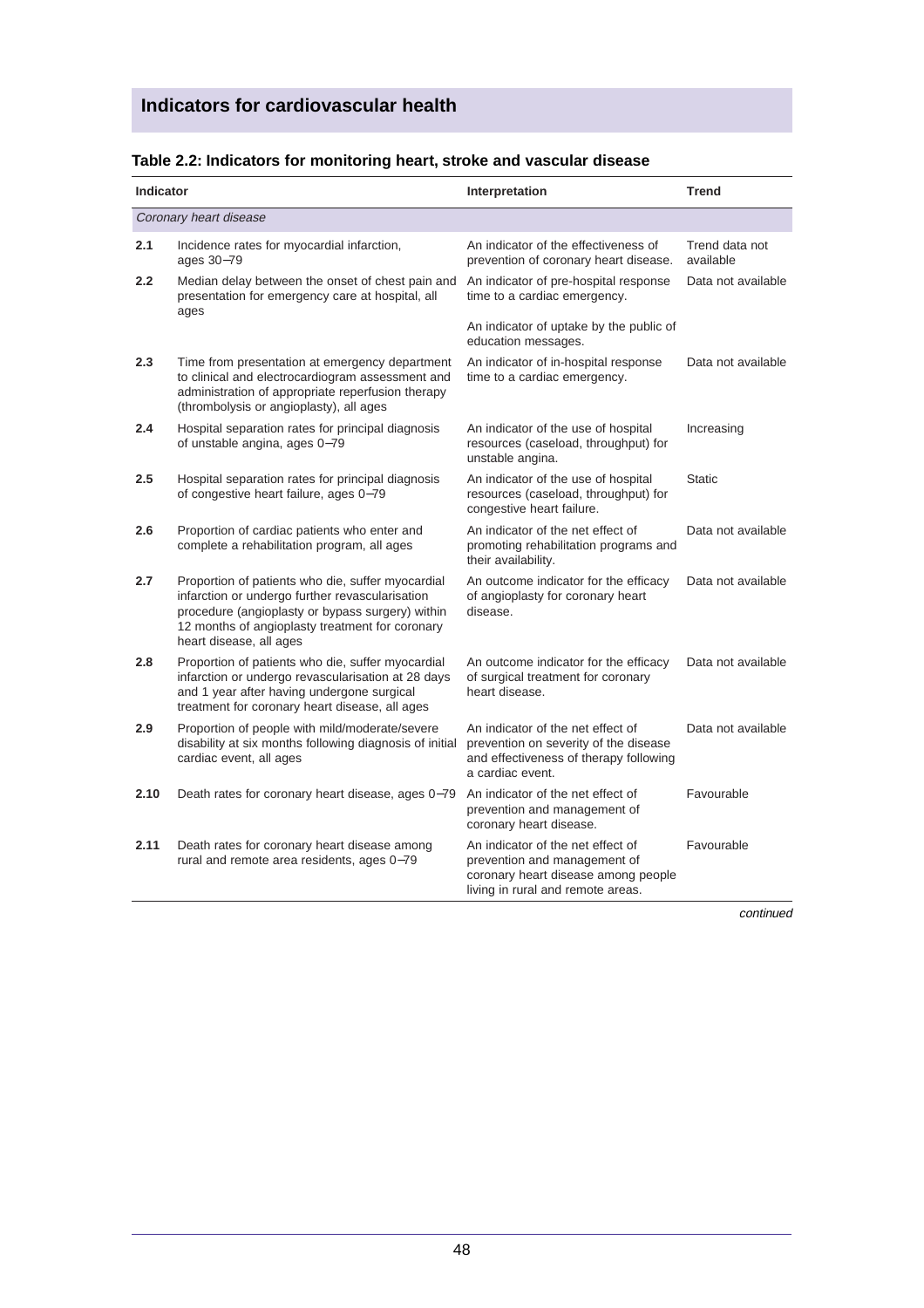# **Overview of indicators and trends**

| <b>Indicator</b>                                          |                                                                                                                                                                  | Interpretation                                                                                                                                                        | <b>Trend</b>                |  |
|-----------------------------------------------------------|------------------------------------------------------------------------------------------------------------------------------------------------------------------|-----------------------------------------------------------------------------------------------------------------------------------------------------------------------|-----------------------------|--|
| <b>Stroke</b>                                             |                                                                                                                                                                  |                                                                                                                                                                       |                             |  |
| 3.1                                                       | Incidence rates for stroke, all ages                                                                                                                             | An indicator of the effectiveness of<br>prevention of stroke.                                                                                                         | Data not available          |  |
| 3.2                                                       | Median delay between the onset of stroke<br>symptoms and presentation for emergency care<br>at hospital, all ages                                                | An indicator of pre-hospital response<br>time to a stroke emergency. An<br>indicator of uptake by the public of<br>health education messages.                         | Data not available          |  |
| 3.3                                                       | Proportion of patients admitted to hospital with<br>acute stroke who are managed in specialised<br>stroke units (dedicated multidisciplinary teams),<br>all ages | An indicator of the availability of<br>specialised stroke units.                                                                                                      | Data not available          |  |
| 3.4                                                       | Proportion of people whose main/underlying<br>disabling condition is stroke, ages 25 or more                                                                     | An indicator of the burden of stroke in<br>the population.                                                                                                            | Trend data not<br>available |  |
| 3.5                                                       | Proportion of people with mild/moderate/severe<br>disability at six months following diagnosis of initial<br>stroke event, all ages                              | An indicator of the net effect of<br>prevention on severity of the disease<br>and effectiveness of therapy following<br>a cardiovascular event.                       | Data not available          |  |
| 3.6                                                       | Case fatality rate for stroke within 28 days, all<br>ages                                                                                                        | An indicator of the severity,<br>emergency response and in-hospital<br>management of stroke.                                                                          | Data not available          |  |
| 3.7                                                       | Death rates for stroke, ages 0–79                                                                                                                                | An indicator of the net effect of<br>prevention, treatment and manage-<br>ment of stroke.                                                                             | Favourable                  |  |
| 3.8                                                       | Death rates for stroke among rural and remote<br>area residents, ages 0-79                                                                                       | An indicator of the net effect of<br>prevention, treatment and manage-<br>ment of stroke among people living in<br>rural and remote areas.                            | Favourable                  |  |
| Peripheral vascular disease and abdominal aortic aneurysm |                                                                                                                                                                  |                                                                                                                                                                       |                             |  |
| 4.1                                                       | Hospital separation rates for major amputation due An indicator of the incidence of major<br>to peripheral vascular disease, ages 0-79                           | amputation for peripheral vascular<br>disease. An indicator of the incidence<br>of severe cases of peripheral vascular<br>disease.                                    | Increasing                  |  |
| 4.2                                                       | Hospital separation rates for emergency and<br>elective surgery for abdominal aortic aneurysm,<br>ages 0-79                                                      | An indicator of the incidence of major<br>surgery for abdominal aortic<br>aneurysm. An indicator of the<br>incidence of severe cases of<br>abdominal aortic aneurysm. | <b>Static</b>               |  |
| 4.3                                                       | Proportion of people with mild/moderate/severe<br>disability at six months following diagnosis of initial<br>vascular event, all ages                            | An indicator of the net effect of<br>prevention on severity of the disease<br>and effectiveness of therapy following<br>a cardiovascular event.                       | Data not available          |  |

### **Table 2.2: Indicators for monitoring heart, stroke and vascular disease (continued)**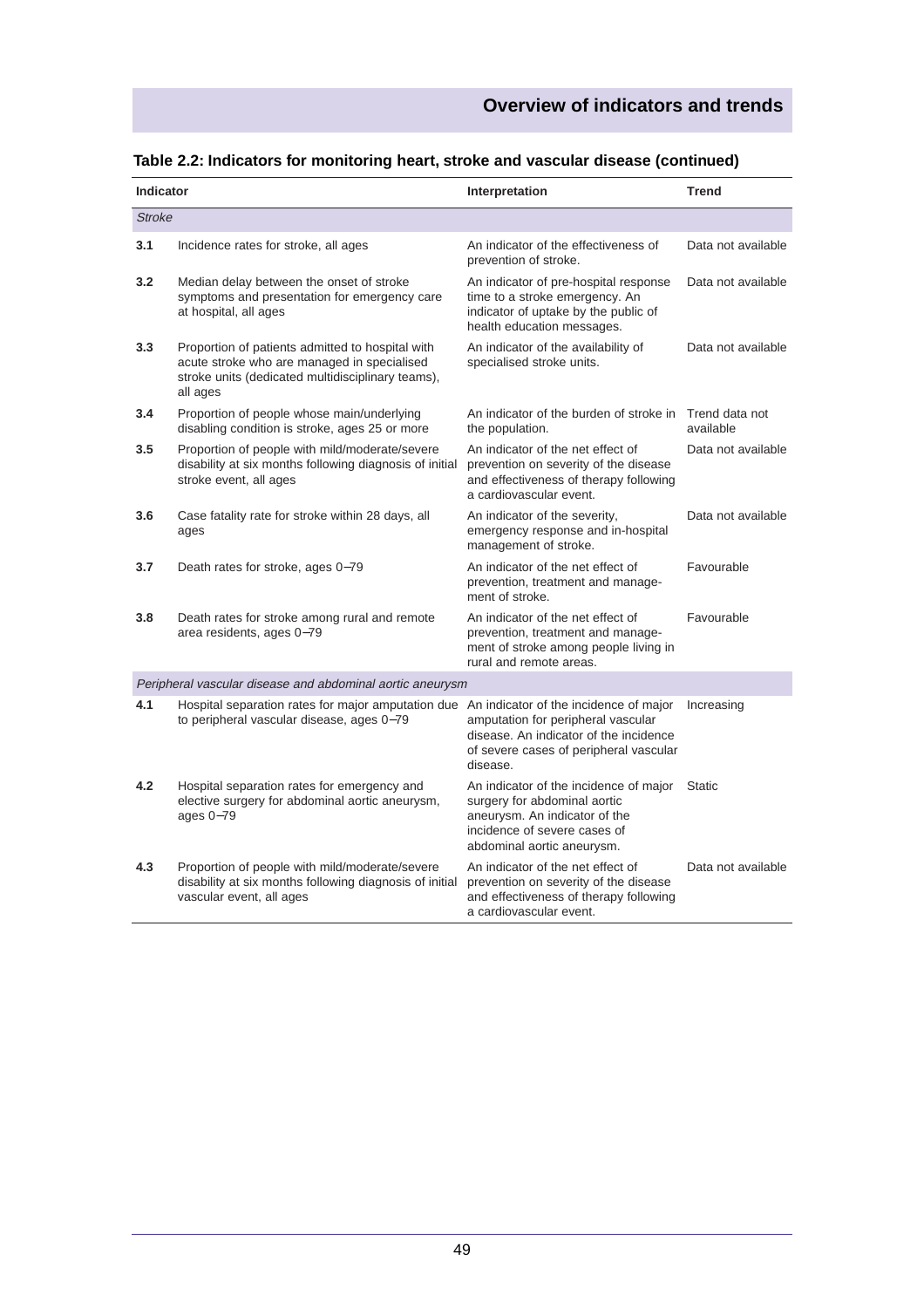# **2.3 Summary of trends**

This section summarises the information given in Appendixes 1 and 2 on those indicators of general and cardiovascular health for which national data are available. A summary of trends for selected indicators is given in Table 2.3.

### **Risk factors**

#### **Tobacco smoking**

- The prevalence of smoking in the general population has been declining since the early 1980s and this trend has continued into the 1990s, although the rate of decline has slowed recently. About 27 per cent of adult males and 21 per cent of adult females, corresponding to some 3.2 million people, reported tobacco smoking in 1995.
- Among 15-year-old secondary school students, the prevalence of those who 'smoked last week' has remained relatively stable during the past 10 years, at around 24 per cent in males and 29 per cent in females.

#### **Physical inactivity**

• There was no change in physical activity patterns during the 1980s, and little change since then. Between 1989–90 and 1995, the prevalence of physical inactivity in the general population decreased slightly to about 34 per cent for both males and females. The prevalence of self-reported walking for recreation or exercise increased over this period.

#### **Overweight**

• The prevalence of overweight people increased steadily during the 1980s and this trend has continued in the 1990s. About 63 per cent of adult males and 48 per cent of adult females are currently overweight, based on physical measurements taken in the 1995 National Nutrition Survey (ABS & HEALTH 1998).

#### **Hypertension**

- During the 1980s, the prevalence of hypertension declined significantly in both sexes, a trend that has continued into the 1990s. In 1995, about 17 per cent of males aged 20–69 and 10 per cent of females of the same age reported having hypertension.
- Average blood pressure levels among adults decreased significantly in both sexes during the 1980s and this trend has continued into the 1990s.

#### **High blood cholesterol**

- Blood cholesterol levels remained stable during the 1980s. No national data have been collected in the 1990s to enable the examination of trends since 1989.
- In 1989, among those aged 20–69, 47 per cent of males and 39 per cent of females had high blood cholesterol levels, defined as 5.5 mmol/L or greater.

#### **Saturated fat**

• The contribution of saturated fat to total energy intake declined from 16 per cent in 1983 to under 13 per cent in 1995.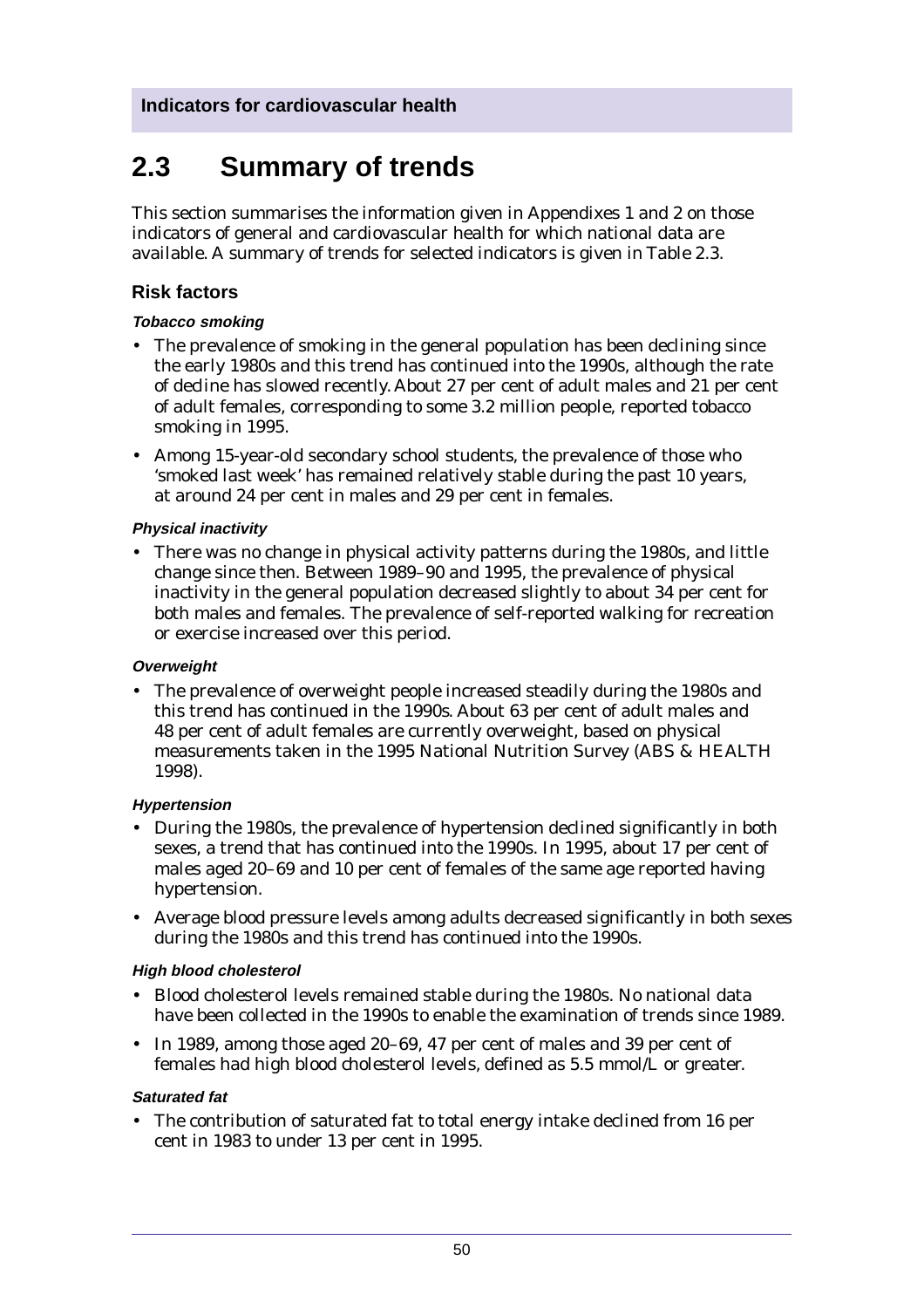### **Coronary heart disease**

#### **Incidence**

- It is estimated that in 1995–96, coronary events (essentially heart attacks and sudden deaths) occurred at a rate of 421 per 100,000 population among males aged 35–69, and 137 per 100,000 population among females of the same age. Reliable data for examining the trend in incidence are not available.
- Non-fatal episodes accounted for about 65 per cent of the total number of coronary events in 1995–96.

#### **Hospitalisation**

- During 1996–97, the age-standardised hospital separation rate for unstable angina was 337 per 100,000 males aged 0–79 and 166 per 100,000 females of the same age.
- Although there was an apparent increase in the rate of hospitalisation for unstable angina between 1993 and 1997, this may be partly due to changes in coding practice introduced in 1995.
- The age-standardised rate of hospital separations for congestive heart failure was 98 per 100,000 population in males aged 0–79 and 55 per 100,000 population in females of that age in 1996–97.
- There appears to have been little change in the rate of hospitalisation for congestive heart failure in the period 1993–1997, except for a fall in the last year among females.

#### **Deaths**

- There has been a downward trend in coronary heart disease mortality in the past three decades. Between 1985 and 1996, mortality from coronary heart disease declined by about 5 per cent per year among those aged 0–79.
- In 1996, there were 29,637 deaths due to coronary heart disease, with a rate of 195 per 100,000 males and 105 per 100,000 females of all ages.
- Among the Indigenous population, mortality from coronary heart disease is declining at a slower rate among males (1.1 per cent per year) but at a similar rate among females (7.7 per cent per year) compared with their non-Indigenous counterparts. In 1994–1996 Indigenous Australians were 1.6 times more likely to die from coronary heart disease than other Australians.
- Coronary heart disease mortality rates declined across urban, rural and remote areas over 1986–1996, but the fall among males has been less in remote areas. Mortality from this cause tends to be higher among males living in rural and remote areas than in urban areas. This difference is not apparent among females.

#### **Stroke**

#### **Disability**

- About 14,500 males and 17,100 females reported having been disabled by stroke in 1993, which is a prevalence rate of about 300 per 100,000 population.
- The Australian Bureau of Statistics (ABS) conducted a survey of disability in Australia during 1998, which will allow examination of the trend for this indicator.